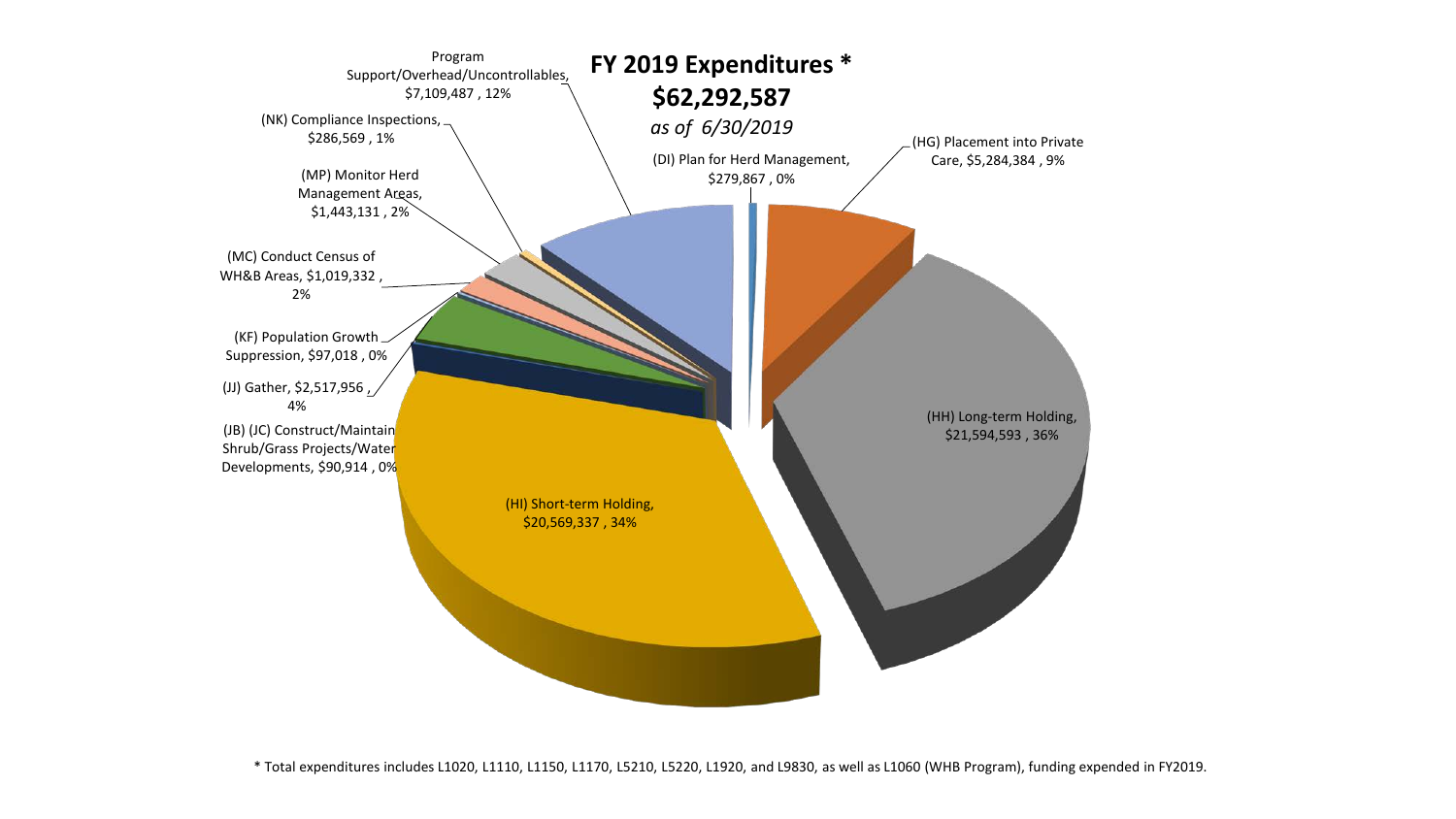## Expenditures over Three Years (FY2016-2018)

| <b>Spending Category</b>                                   | <b>Units</b> | Expenditures | <b>Unit Costs</b> |
|------------------------------------------------------------|--------------|--------------|-------------------|
| (DI) Planning: Herd Management                             | 10           | 1,131,343    | 113,134           |
| (HG) Satelite Adoption*                                    | 11,834       | 23,544,392   | 1,990             |
| (HH) Long-term (Pasture) Holding                           | 36,295,165   | 69,163,780   | 1.91              |
| (HI) Short-term (Corral) Holding                           | 14,436,280   | 75,836,628   | 5.25              |
| (JB) Construct Shrub/Grass Projects/Water Developments     | 10           | 534,430      | 53,443            |
| (JC) Maintain Shub/Grass Projects/Water Developments       | 71           | 654,552      | 9,219             |
| (JJ) Gather/Remove                                         | 18,793       | 13,047,700   | 694               |
| (KF) Fertility Control Treatments                          | 1,844        | 944,127      | 512               |
| (MC) Census                                                | 223          | 3,939,898    | 17,668            |
| (MP) Monitoring                                            | 424          | 5,829,230    | 13,748            |
| (NK) Compliance                                            | 9,364        | 1,699,217    | 181               |
| Other Program Activities (including Program Support/Admin) |              | 45,765,941   |                   |
| Total                                                      |              | 242,091,237  |                   |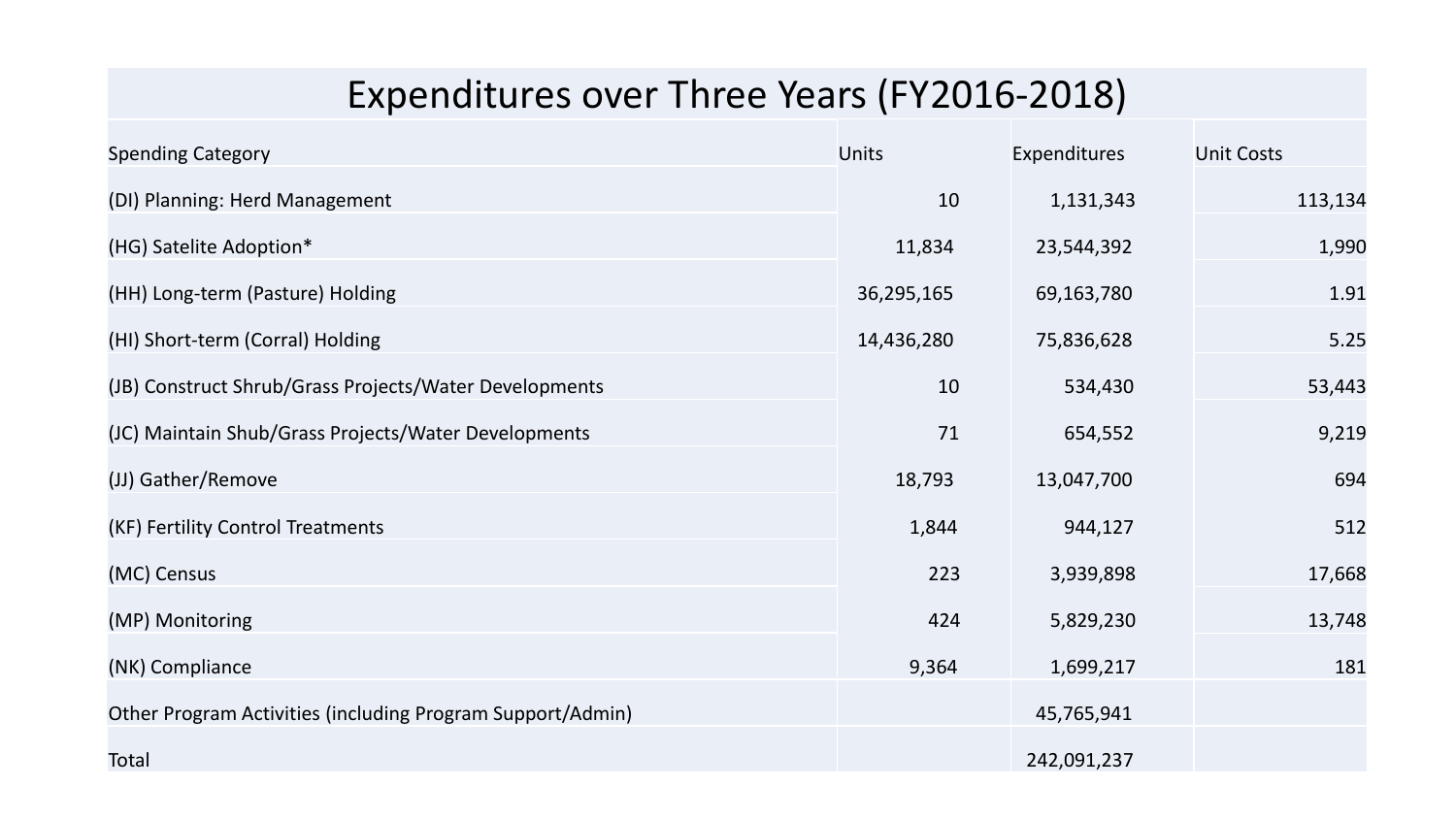